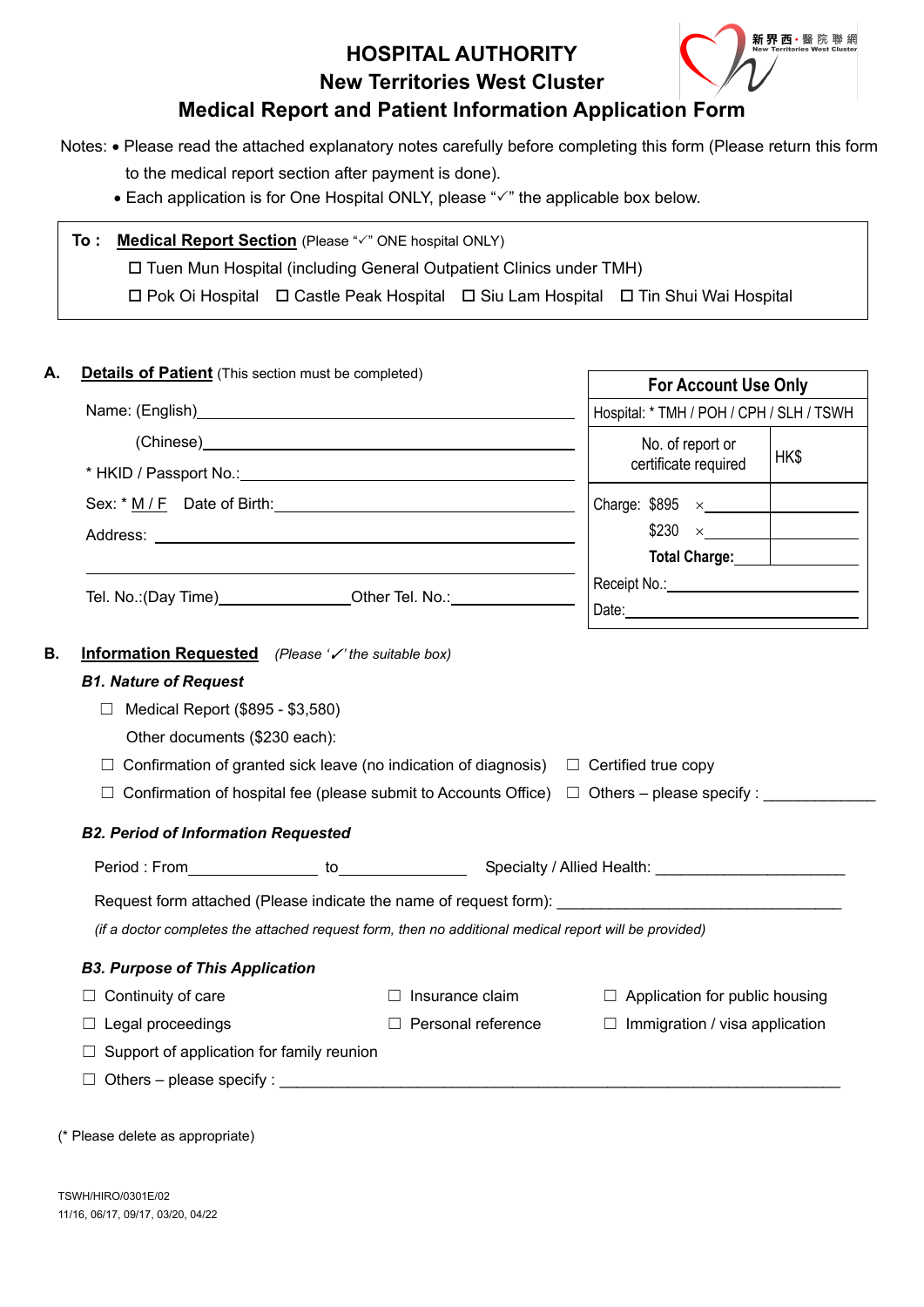#### **C. Details of Applicant (Non Patient) (This section must be completed if an adult patient is not applying by himself / herself)**

|                       |                                                                                        |                                                                                                                                                                                                                                                                                                                                                                     | Sex: * M / F                                                                                                                                                                                                                   |
|-----------------------|----------------------------------------------------------------------------------------|---------------------------------------------------------------------------------------------------------------------------------------------------------------------------------------------------------------------------------------------------------------------------------------------------------------------------------------------------------------------|--------------------------------------------------------------------------------------------------------------------------------------------------------------------------------------------------------------------------------|
|                       |                                                                                        |                                                                                                                                                                                                                                                                                                                                                                     |                                                                                                                                                                                                                                |
|                       |                                                                                        |                                                                                                                                                                                                                                                                                                                                                                     |                                                                                                                                                                                                                                |
|                       |                                                                                        |                                                                                                                                                                                                                                                                                                                                                                     |                                                                                                                                                                                                                                |
|                       |                                                                                        |                                                                                                                                                                                                                                                                                                                                                                     | Date : ____________________                                                                                                                                                                                                    |
|                       | <b>Signature of the Patient</b> (To be signed by patient whose age is 18 or above)     |                                                                                                                                                                                                                                                                                                                                                                     |                                                                                                                                                                                                                                |
|                       |                                                                                        | By signing this Form, I declare that I understand the application procedures and agree to apply for the medical<br>report(s) / patient information, with the final decision lies with the Hospital Authority. I consent to the above-named<br>Hospital to disclose and send my information to the above-named Applicant as per Section C, if applicable.            |                                                                                                                                                                                                                                |
|                       |                                                                                        |                                                                                                                                                                                                                                                                                                                                                                     | Date: ____________________                                                                                                                                                                                                     |
|                       |                                                                                        | Particulars of Patient's Parents / Next-of-Kin / Guardian or Deceased's Next-of-Kin (* Please delete as appropriate)                                                                                                                                                                                                                                                |                                                                                                                                                                                                                                |
|                       | incapacitated adult person.)                                                           | (This section is to be completed if (i) patient is under 18 years of age or (ii) patient has passed away or (iii) patient is a mentally                                                                                                                                                                                                                             |                                                                                                                                                                                                                                |
|                       |                                                                                        |                                                                                                                                                                                                                                                                                                                                                                     |                                                                                                                                                                                                                                |
|                       |                                                                                        | * HKID Card No. / Passport No.: _______________________________Contact No. (Day time) ____________________                                                                                                                                                                                                                                                          |                                                                                                                                                                                                                                |
|                       |                                                                                        |                                                                                                                                                                                                                                                                                                                                                                     |                                                                                                                                                                                                                                |
|                       |                                                                                        |                                                                                                                                                                                                                                                                                                                                                                     |                                                                                                                                                                                                                                |
|                       | (* Please delete as appropriate)                                                       |                                                                                                                                                                                                                                                                                                                                                                     |                                                                                                                                                                                                                                |
|                       |                                                                                        | <b>Declaration by the Deceased's Next-of-Kin</b> (Please '/' the appropriate box)                                                                                                                                                                                                                                                                                   |                                                                                                                                                                                                                                |
|                       | (To be completed if this application is for a deceased's medical report / certificate) |                                                                                                                                                                                                                                                                                                                                                                     |                                                                                                                                                                                                                                |
| I declare as follows: |                                                                                        |                                                                                                                                                                                                                                                                                                                                                                     |                                                                                                                                                                                                                                |
|                       | deceased. The relevant supporting documents are attached.                              | $\Box$ I have applied for, or am appointed by the Court as (one of) the administrator(s) of the estate / executor(s) of the<br>will for the deceased, or am authorized by the Court to receive medical reports or medical information of the                                                                                                                        |                                                                                                                                                                                                                                |
|                       | The relevant supporting documents are attached.                                        | I am entitled to be the administrator of the estate / executor of the will for the deceased or I can act for and on<br>behalf of all persons entitled to apply to be administrators of the estate / executors of the will for the deceased.                                                                                                                         |                                                                                                                                                                                                                                |
|                       | Others (Please specify, and attach the relevant documents):                            |                                                                                                                                                                                                                                                                                                                                                                     |                                                                                                                                                                                                                                |
|                       |                                                                                        | By signing this Form, I declare that I understand the application procedures and agree to apply for the medical<br>report(s) / patient information, with the final decision lies with the Hospital Authority. I consent to the above-named<br>Hospital to disclose and send the patient's information to the above-named Applicant as per Section C, if applicable. |                                                                                                                                                                                                                                |
|                       |                                                                                        |                                                                                                                                                                                                                                                                                                                                                                     | Date: the contract of the contract of the contract of the contract of the contract of the contract of the contract of the contract of the contract of the contract of the contract of the contract of the contract of the cont |
| Notes:<br>1.          |                                                                                        | For parents representing their children under 18, Birth Certificate of the patient must be provided to prove their relationship.                                                                                                                                                                                                                                    |                                                                                                                                                                                                                                |
| 2.<br>3.              |                                                                                        | If the medical report involves a patient under 18, the Applicant must obtain prior written consent of the patient's parents/ guardian.<br>For mentally incapacitated adult person assessed to be mentally incapable of giving consent, a medical certificate of the assessment result and the                                                                       |                                                                                                                                                                                                                                |
|                       | consent of the guardian appointed under the Mental Health Ordinance are required.      |                                                                                                                                                                                                                                                                                                                                                                     |                                                                                                                                                                                                                                |

| $\Box$ Please send out by post to the address below $\Box$ Collect in person<br>** Please refer to point 6.4 of explanatory notes |                                                                                  |  |  |  |  |
|-----------------------------------------------------------------------------------------------------------------------------------|----------------------------------------------------------------------------------|--|--|--|--|
| To: Mr. / Ms.                                                                                                                     | For Official use only<br>Application received by:                                |  |  |  |  |
| Address:                                                                                                                          | Patient ID: $\Box$ Original verified $\Box$ Copy collected $\Box$ Match with PMI |  |  |  |  |
|                                                                                                                                   | Applicant ID: □ Original verified □ Copy collected                               |  |  |  |  |
|                                                                                                                                   | Doc collected: $\Box$ Birth certificate $\Box$ Certificate of marriage           |  |  |  |  |
|                                                                                                                                   | Remarks:                                                                         |  |  |  |  |
|                                                                                                                                   |                                                                                  |  |  |  |  |

 $\mathbf{F}$ .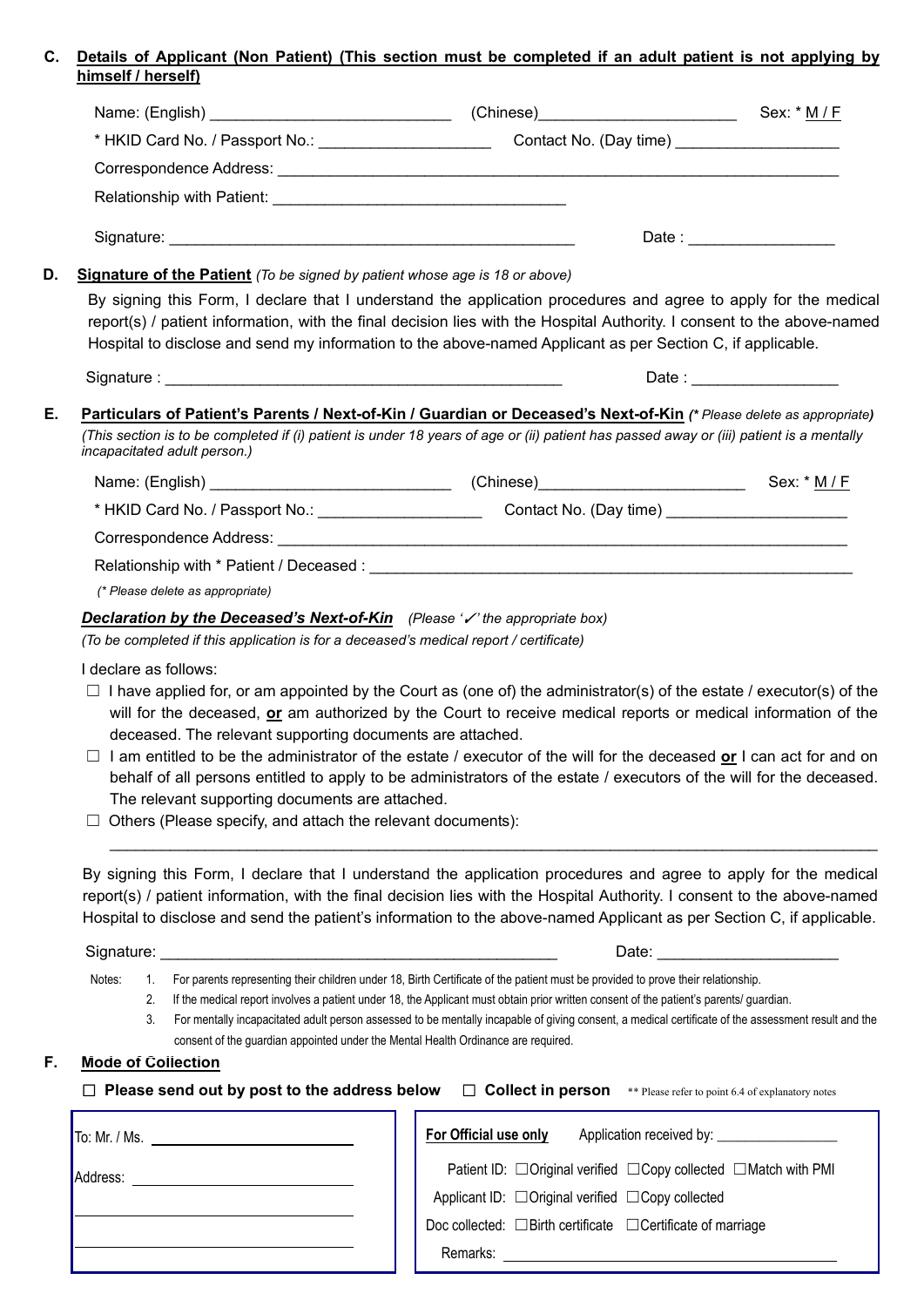## **New Territories West Cluster Explanatory notes on Application for Medical Report / Medical Information**

## **1 Application method:**

- **1.1** You may submit your original application form in person, or by post to the respective hospitals as listed below:
- Tuen Mun Hospital: Release of Information Services, Health Information & Records Office, 3/F, Rehabilitation Block, Tuen Mun Hospital, Tsing San Path, Tuen Mun, N.T.
- Pok Oi Hospital: Release of Information Services, Health Information & Records Department, M/F, Pok Oi Hospital, Au Tau, Yuen Long, N.T.
- Castle Peak Hospital / Medical Records Unit, G/F, Wisdom House (Block D), Siu Lam Hospital: Castle Peak Hospital, 13-15 Tsing Chung Koon Road, Tuen Mun, N.T.
- Tin Shui Wai Hospital Release of Information Services, Health Information & Records Office, 3/F, Tin Shui Wai Hospital, 11 Tin Tan Street, Tin Shui Wai, N.T.

## **2 Application requirements:**

#### **2.1 Patient:**

- 2.1.1 Patient applying for Medical Report in person should provide his / her original identity document for verification.
- 2.1.2 Patient who mail-in the application form should enclose a true copy of the identity document for verification.

## **2.2 Applicant:**

- 2.2.1 Applicant authorized by the patient to apply for the medical report / medical information should come in person and present his / her original identity document for verification.
- 2.2.2 For parents representing their children under 18-year-old, true copy of Birth Certificate must be provided to prove their relationship.
- 2.2.3 If an application involves a patient under 18-year-old, the applicant must obtain written consent from the patient's parents / guardian.
- 2.2.4 If the patient has passed away, the applicant is required to submit a true copy of the Letter of Administration / Probate indicating he / she is appointed by Court as administrator of the estate / executor of the will for the deceased or valid court document(s) authorizing the applicant to receive medical reports or medical information of the deceased. If no such document is available, the applicant is required to fill in Parts 'E' and 'F' of the application form.

#### **3 Processing time:**

**3.1** In general, the medical report and medical information will be available in about 8 weeks. Longer processing time is required in circumstances such as multi-specialties or multiple claim forms.